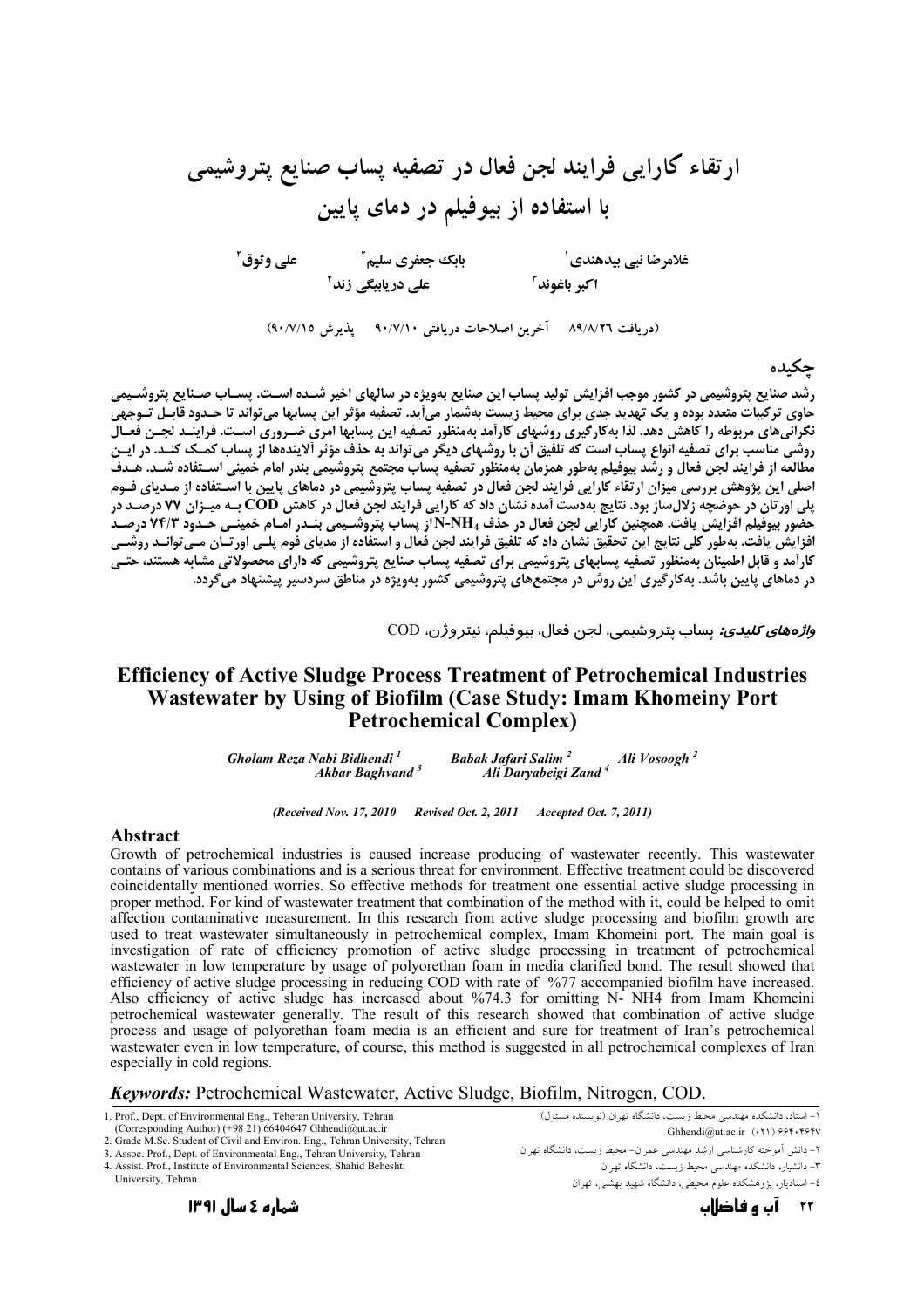۱ – مقدمه

امروزه همراه با افزایش استفاده از مشتقات نفتبی و بـهدلیـل برتـری صنایع پتروشیمی و نفـوذ آنهـا در تمـامی صـنایع، محتـوا و کمّیـت فاضلاب پتروشیمی نیـز متفـاوت و دارای ترکیبّـات آلـی از قبیـل ترکيبات هيدروکربندار، آنيلين، نيتروبنزن، اورگـانوکلروين، فنـل و غیره است که همه روزه به میزان ورود این ترکیبات نفتـی بـه محـیط افزوده مي شود. وجود اين مـواد در فاضـلاب يتروشـيمي عـلاوه بـر پیامدهای محیط زیستی، موجب پایین آمدن راندمان تصفیه، تنـزل كيفيت فاضلاب خروجي و ايجاد اختلال در بهرهبرداري از سيستم تصفيه فاضلاب ميشود[١]. تصفيه فاضلاب پتروشيمي بـهويـژه در سالهای اخیر یکی از چالش برانگیزترین و پر اهمیتترین مسائل در محيط زيست بوده است.

افـزايش اسـتفاده از محصـولات يتروشـيمي منجـر بـه آلـودگي گسترده محیط زیست مبی گردد. بهخصوص در مناطقی ک كارخانجات توليد اين محصولات وجـود دارنـد، خـاك و منـابع آب دستخوش آلودگي بهوسيله توليدات اين صنايع ميشـوند. فاضـلاب اکثـر کارخانجـات پتروشـيمي داراي مـواد هيدروکربنـه و ترکيبـات شیمیایی کلردار هستند[۲]. فاضلاب پتروشیمی دارای ترکیبات پیچیده و ناهمگن است که حتی مقـادیر کـم آنهـا سـمّی بـوده و مـانع رشــد و فعالیــت میکروارگانیســمهــا در واحــدهای بیولــوژیکی مے گے دد[۳].

فرایند رشد چسبنده از فراینـدهای تصـفیه زیسـتی اسـت کـه در آن، میکروارگانیسمهای عامل تبدیل مواد آلبی یا سایر اجـزای .<br>فاضلاب، به ماده دیگری به نـام مـدیاکـه از جـنس سـنگ، سـرباره معدنی، مواد سرامیکی یا پلاستیکی هستند، متصل می شـوند[۴]. در حذف توسط بیوفیلم، از کاربرد میکروارگانیسمهایی کـه بـهصـورت ژنتیکـی اصـلاح گردیـدهانـد در پـالایش محلهـای آلـوده اسـتفاده میشود[۵]. بیـوفیلم دارای کاربردهـای بسـیار گسـتردهای ماننـد افزايش قابليت حذف نيتروژن و فسفر است[۶ و ۷]. از ويژگىهـاى مهم فرایند رشد چسبنده، جذب میکروارگانیسمها است کـه باعـث میشود تا انواع آلودگی بهوسیله جذب سطحی به مـدیا چسـبیده و از سیستم خـارج گردنـد. امـروزه در تصـفیه بیولـوژیکي از مـدیاهاي مختلفی نظیر کربن فعال. فومهای پلـی اورتـان. فـایبر گــلاس و یـا حتی دانههای شن استفاده میگردد. مـدیاهایی نظیـر فـومهـای پلـی اورتــان و كــربن فعــال، داراي خواصــي نظيــر بــالا بــودن ســطح مخصوص، جذب سطح بسيار بالا و پايين بودن افت فشـار هسـتند که این امـر باعـث برتـري آنهـا نسـبت بـه مـدیاهاي دیگـر گردیـده است[۸].

تصفيه بيولوژيكي بهويژه فرايند لجن فعـال در حـذف فاضـلاب يتروشيمي، كباربرد بسيار گستردهاي دارد. در اين فرايند تودهاي

فعال از میکروارگانیسمها تولید میشود که قـادر بـه تثبیـت هـوازی مواد زائد است[۹]. استفاده از بيوفيلم بههمراه فرايند لجن فعال ويا ديگر فرايندهاي بيولوژيكي باعث افزايش حذف COD در اين فرايند مي گردد[١٠]. در مطالعات گذشته از اين فرايند به عنوان پیش تصفیه و همچنین بهعنوان حمل کننده<sup>۱</sup> بهسمت تانک هـوادهی استفاده گردیده است[۱۱]. اما در این تحقیق بیوفیلم پس از فراینـد هوادهی و در حوضچه زلالساز بهعنوان عاملی برای جـذب سـطحی مواد مورد استفاده قرار گرفت.

روشهاي مختلف تصفيه بيولوژيكي مانند لجئ فعال ويا بیوفیلتراسیون، روشهای بیولـوژیکی رشـد معلـق و رشـد چسـبنده و MBR، در تصفیه فاضلاب کاربرد متعارف دارند. در بعضـي مواقـع با توجه به نوع و کمّیت پساب تولیـدي، تلفیـق دو یـا چنـد روش بـا يكديگر باعث بالا بردن راندمان حذف مىگردد. اغلب روشهاى فیزیکی و بیولوژیکی دارای محدودیتهای مخصوص به خود هستند. برای مثال روش راکتور بیهوازی بستر ثابت با جریان رو بـه پـایین اگرچــه داراي رانــدمان خــوبي در حــذف پارامترهــاي بيولــوژيكي بهخصوص COD و دیگر کمّیتهای تولیدی در صنعت پتروشیمی است، اما یکی از مشکلات اصلی آن نگهداری غلظت سوبسـتره در یک محدوده معین در تمام طول مدت بهرهبرداری است. همچنـین در روش راکتور بیهوازی فیلم ثابت با جریان رو بـه بـالا، اگـر چـه سیستم دارای مزیتهایی از قبیـل هزینـه پـایین بهـرهبرداری، بـازده انرژی بالا و سهولت فراینـد سـاخت اسـت، امـا عيـب بـزرگ روش مذکور در مورد تصفیه فاضلاب پتروشیمی، مشکل زمان واکنش یـا سرعت واكنش پايين آن است كه اين موضـوع، نيـاز بـه زمـان مانـد هیدرولیکی<sup>۲</sup> بیشتر و ضعف در پایداری فرایند در طراحی راکتور را بهدنبال دارد.

مطالعات اخیر نشان میدهد که روشهای بیولوژیکی بهویژه روش لجن فعال در تصفيه پسابهاي حاصل از فرايندهاي پتروشيمي و محصولات جانبي آنها در اين كارخانجـات، بـازدهي بـالا و قابـل قبولی دارند. این روش تصفیه بهدلیل بـازدهی بـالا، مصـرف انـرژي پایین و هزینههای ناشبی از بهرهبرداری ناچیز، بسیار متـداول است [١٢-١٤]. لذا تصفيه بيولوژيكي بهويـژه فراينـد لجـن فعـال امروزه در حـذف تركيبـات آلـي از فاضـلاب پتروشـيمي اسـتفاده گستردهای پیدا کرده است[۲]. در چند سال اخیر بهمنظور افزایش بازدهي حذف فاضلاب يتروشيمي، توجه زيادي به استفاده و تلفيـق فرايند لجن فعال بههمراه فرايندهاي ديگر بـهعنـوان تصـفيه ثانويـه شده است. در ايران با توجه به اهميت و جايگاه ويژه صنايع پتروشمیمی و حجم بالای فعالیتهای مرتبط، تصفیه پسابهای

Carrier

Hydraulic Retention Time (HRT)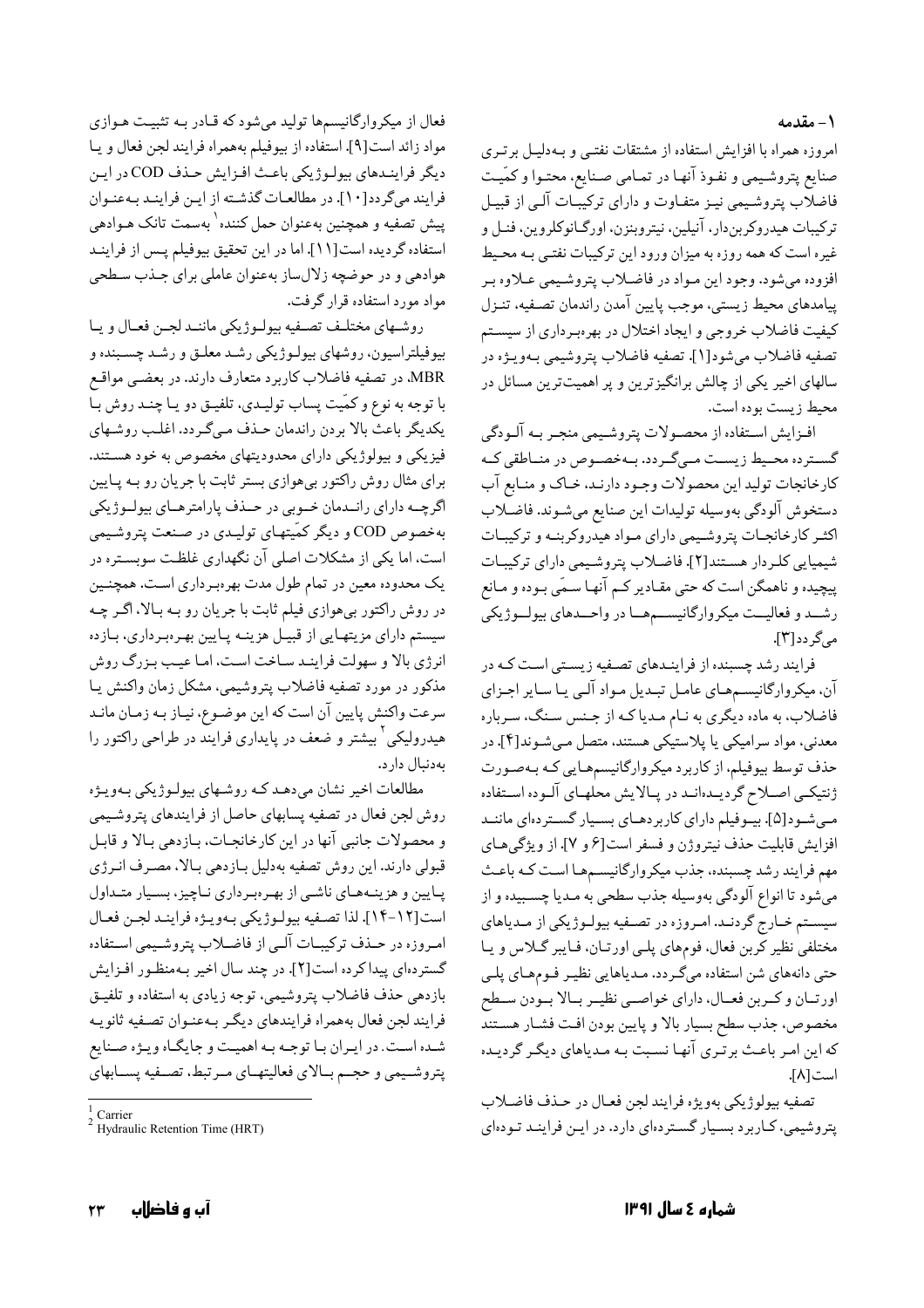پتروشیمی از اهمیت بسیار بالایی برخوردار بوده و بهکارگیری روشهای کار آمد و مقرون به صرفه باید مد نظر قرار گیـرد. روشـهای تصفيه بيولوژيكي و بهويژه لجـن فعـال در اكثـر كارخانجـات توليـد مواد پتروشیمی ایران که حاوی مقادیر بـالای COD هسـتند، بسـیار مورد توجه است.

برای مثال در شرکت پتروشیمی آبادان کـه تولیـد کننـده عمـده PVC است، از ایــن روش در کنــار روشــهای تصــفیه فیزیکــی و شیمیایی برای حذف بار آلودگی بالای تولیدی، استفاده شده است. این آلودگی حاوی COD در حـدود ۲۰۰۰ میلـیگـرم در لیتـر بـوده است [٢]. این روش در مطالعات قبلی اغلب در دمای بالای ١٥ درجه سلسیوس انجام شده است. بهطور مثال در ایران در مطالعات گذشته و با استفاده از روش لجن فعـال، تصـفيه فاضـلاب در دمـاي بالای ۴۶ درجه سلسیوس با بازدهی ۸۹ درصد برای COD صورت پذیرفته است[۲]. در مطالعهای دیگر از این فرایند برای تصفیه فاضلاب در دمای ٢٧ تا ٣٢ درجـه سلسـيوس اسـتفاده شـده است[١٥].

در مطالعه حاضر، فاضلاب پتروشیمی بندر امام خمینی بهروش تلفیقی لجن فعال و استفاده از مدیای فوم پلی اورتان تصفیه گردیـد. هدف اصلي در اين تحقيق، تصفيه فاضلاب صنايع پتروشيمي بـه روش لجن فعال با استفاده از مدیای فـوم پلـی اورتـان در حوضـچه زلال ساز بود. با توجه به اینکه در کشور تاکنون بررسی کارایی ایـن روش تلفیقی در دماهای پایین انجام نگرفته است،

لذا این مطالعه برای اولین بار در ایران بـرای دمـای پـایینتـر از ۱۲ درجـه سلسـیوس، مـورد ارزیـابی قـرار گرفـت. نتـایج حاصـل می تواند در طراحی تصفیهخانـه کارخانجـات پتروشـیمی در منـاطق سردسیر کشور نظیر استانهای آذربایجان شـرقی و غربـی و غیـره و نیز راهبری تصفیهخانه در فصـلهای سـرد سـال مـورد اسـتفاده قـرار گىر د.

٢- مواد و روشها يتروشيمي بندر امام خميني توليد كننده محصولاتي از قبيـل الفـين، پليالفين، آروماتيـكـهـا، MTBE و محصـولات جـانبي شـيميايي دیگر است. کارخانه پتروشیمی بنـدر امـام خمینـی در شـمال غـرب خليج فارس و در استان خوزستان واقع گرديـده اسـت (شكل ١). پایلوت مورد نظر پس از طراحبی در واحـد تصـفیهخانـه پتروشـیمی بندر امام خمینی نصب شد و برای انجام ایـن تحقیـق مـورد اسـتفاده قرار گرفت. پایلوت مورد استفاده دارای سه مخزن اصـلی بـود. ایـن سه مخزن که بعد از حوضچه آرامش قرار داشتند بـهترتيـب عبـارت بودنـد از: حوضـچه بـيهـوازي (T1) ، حوضـچه هـوازي (T2) و حوضچه زلالساز (T3). حجم مؤثر اين مخـازن بـهترتيـب عبـارت بود از ۲، ۵ و ۲ لیتر. پایلوت مورد استفاده در این تحقیق بهصورت شـماتیک در شـكل ٢ نشـان داده شـده اسـت. ابعـاد هـر يـك از حوضچهها در جدول ۱ به تفضیل آورده شده است.



شکل ۱- موقعیت استقرار کارخانه پتروشیمی بندر امام خمینی

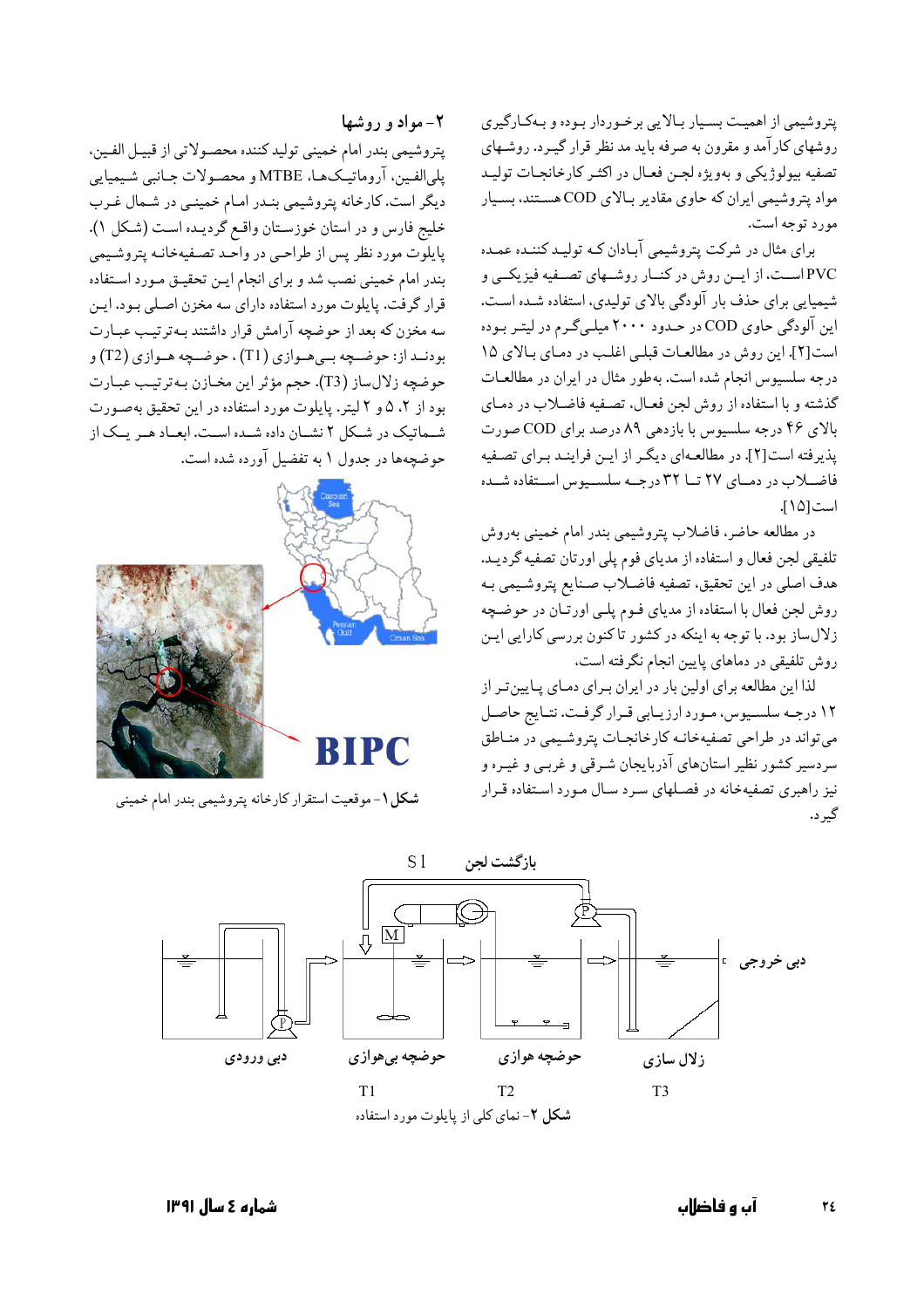جدول ١- ابعاد حوضچهها در پايلوت مورد نظر

| عمق حوضچه (متر)          | قطر حوضچه (متر) | مشخصات حوضچه  |
|--------------------------|-----------------|---------------|
| $\cdot/\backslash\Delta$ | $\cdot/7$       | حوضچه T۱ و T۳ |
| $\cdot/$ $\cdot$         | $\cdot/7$       | حوضچه T۲      |

برای راهاندازی مقـدماتی، حوضـچه هـوادهی بـا مقـادیر ورودی ۰/۵ لیتر لجن فعال که دارای MLSS برابر ۴۰۰۰ میلی گرم در لیتـر بود، تغذيه گرديد. از فاضلاب حوضچه تهنشيني اوليـه تصـفيهخانـه فاضلاب پتروشيمي بندر امام خميني بهعنوان فاضلاب ورودي بـه يايلوت استفاده شد. فاضلاب مـذكور بـراي انجـام ايـن تحقيـق بـه آزمایشگاه دانشکده محیط زیست دانشگاه تهـران انتقـال داده شـد و پایلوت مورد نظر در آنجا راهاندازی گردید. برخی خصوصیات کیفی فاضلاب ورودي به سيستم مذكور در جدول ٢ آمده است. مقايسـه کیفیت فاضلاب ورودی با مقادیر استاندارد تخلیه پسـاب بـه منـابع يذيرنده مختلف نشان مي دهـد غلظـت COD. نيتـروژن آمونيـاكي، مواد جامد معلق و مواد روغنـي در فاضـلاب پتروشـيمي بنـدر امـام خمینی در غالب موارد بهطور قابل ملاحظهای بیش از مقادیر مجـاز تخليه است.

جدول٢-كيفيت فاضلاب ورودي به پايلوت مورد مطالعه[١۶]

| غلظت استاندار د* | غلظت (میلیگرم در لیتر)     | يارامتر |
|------------------|----------------------------|---------|
| ۱۰۰              | $f_0 \cdot -V \cdot \cdot$ | COD     |
| ۵۰               | $f \cdot -V \cdot$         | N- NH4  |
| ۶.               | $5. - 19.$                 | SS      |
| ۱۰               | $5. - \lambda$             | Oil     |
| ۶/۵-۸/۵          | ۷–۹                        | pH      |

\*استاندارد تخليه يساب به منابع مختلف يذيرنده

در ايـن مطالعــه بــا فــرض ايجــاد شــرايط پايــدار در سيســتم`، میکروارگانیسمها به حوضچههای T2 و T3 اضافه شدند. در حالی که حوضچه بی هوازی (T1) بدون افـزودن میکروارگانیسـمهـا و تحـت همان شرايط قبلي باقي ماند. فاضلاب ورودي بـه سيسـتم بـا نـرخ جریان میانگین ۰/۵ متـر مکعـب در ثانیـه بـهصـورت افزایشـی بـه سیستم اضافه گردید. لازم بهذکر است که تخلیه لجـن مـازاد بـا نـرخ ۱۰ درصد در روز از تانک بی هوازی و هوازی انجـام گرفـت. زمـان ماند هیدرولیکی برای مرحله بیهوازی و هوازی (حوضیچههای T1 و T2) به ترتیب ۳ و ۵ ساعت بود. مقدار اکسیژن محلول در تانک هوادهی در محدوده ۴ تا ۶ میلیگرم در لیتر نگه داشته شد.

در ایسن مطالعـه دمـای سیسـتم در محـدوده ۹ تـا ۱۲ درجـه سلسیوس تنظیم شده بود که این محدوده دمایی پایین، بـرای رشـد و بقـاي غالـب ميكرواركانيسـمهـا مناسـب نيسـت، لـذا لازم بـود میکروارگانیسمهایی که توانایی رشد و فعالیت در این محدوده دمایی را دارند، انتخاب و بهكار گرفتـه شـوند. بـهعـلاوه در انتخـاب میکروارگانیسمها باید قابلیت آنها در حذف قابل قبـول پارامترهـای مختلف از فاضلاب پتروشیمی، بهویژه COD و نیتـروژن آمونیـاکی نیز مد نظر قرار گیرد. به این منظور با توجـه بـه بررسـیهـای انجـام شــده، بــاکتری،هــای *باســیلوس <sup>۲</sup> ســودوموناس ۳ ,آســینتوباکتر فلاووباکتریوم <sup>۵</sup>ومیکروکوکوس <sup>۶</sup> انتخ*اب شده و بـه حوضـچههـای هوازي و زلالساز (T3 و T2) اضافه شدند.

نمونهبرداري از فاضلاب خروجيي از هـر يـك از مخـازن بهصورت روزانه و بهمدت ٢۶ روز انجام گرفت. نمونهها با مـد نظـر قرار دادن كليه شرايط ايمني در حمل. سريعاً به آزمايشگاه دانشكده محیط زیست دانشگاه تهران منتقل شده و آنـالیز شـدند. بـهدلیـل نزديكي بين محل احداث پايلوت و آزمايشگاه، زمان انجام آزمايش در اسرع وقت و کوتاهترین زمان یعنمی کمتـر از ۲سـاعت بـه طـول انجامیـد. آنـالیز نمونـههـای فاضـلاب بـرای پارامترهـای COD و N-NH4 مطابق روشهای استاندارد انجام شد. پارامتر COD بر اسـاس روش اسـتاندارد ۵۲۲۰-C و پـارامتر نيتـروژن آمونيــاكي مطابق روش ٢٥٠٠-C اندازهگيري شدند[١٧].

فومهاي پلي اورتان بهعنوان مديا در اين سيستم نقش حمل کننده مواد را ایفا کردند. فومهای پلی اورتان بهدلیل سهولت در کنترل برای مقادیر خلل و فرج، نگهداری آسان و هزینههـای پـایین برای خرید و نگهداری، حمل کنندههای مناسبی هستند[۱۸]. ایـن مواد کاربرد گستردهای در کاهش بیولـوژیکی ترکیبـات آلـی دارنـد. مشخصات فیزیکی مدیای فـوم پلـی اورتـان مـورد اسـتفاده در ایـن تحقیق در جدول ۳ آمده است. فومهای پلی اورتان خام که از جـنس پلاستیک پلی اورتان کروی با قطر ۸۰ میلی متر هستند نقش اسکلت را برای نشستن بار آلی بر روی خود ایفا کردنـد کـه سـیس برای شست شو از سیستم خارج شدند. در هر چرخش ۳۰ درصـد از این مدیاها برای شستشو از سیستم خارج شد. غلظت بیومس بهوسیله روش گراویمتری پس از عبور از فیلتـر ۰/۴۵ میکرومتـر ساخت کارخانه مرک<sup>۷</sup> آلمان و خشـک کـردن در دمـای ۱۰۵ درجـه سلسیوس و محاسبه وزن خشک بهدست آمد.

- **Racillus**
- Pseudomonas
- Acinetobacter

<sup>&</sup>lt;sup>1</sup> Steady State

Flavobacterium

Micrococcus

Merck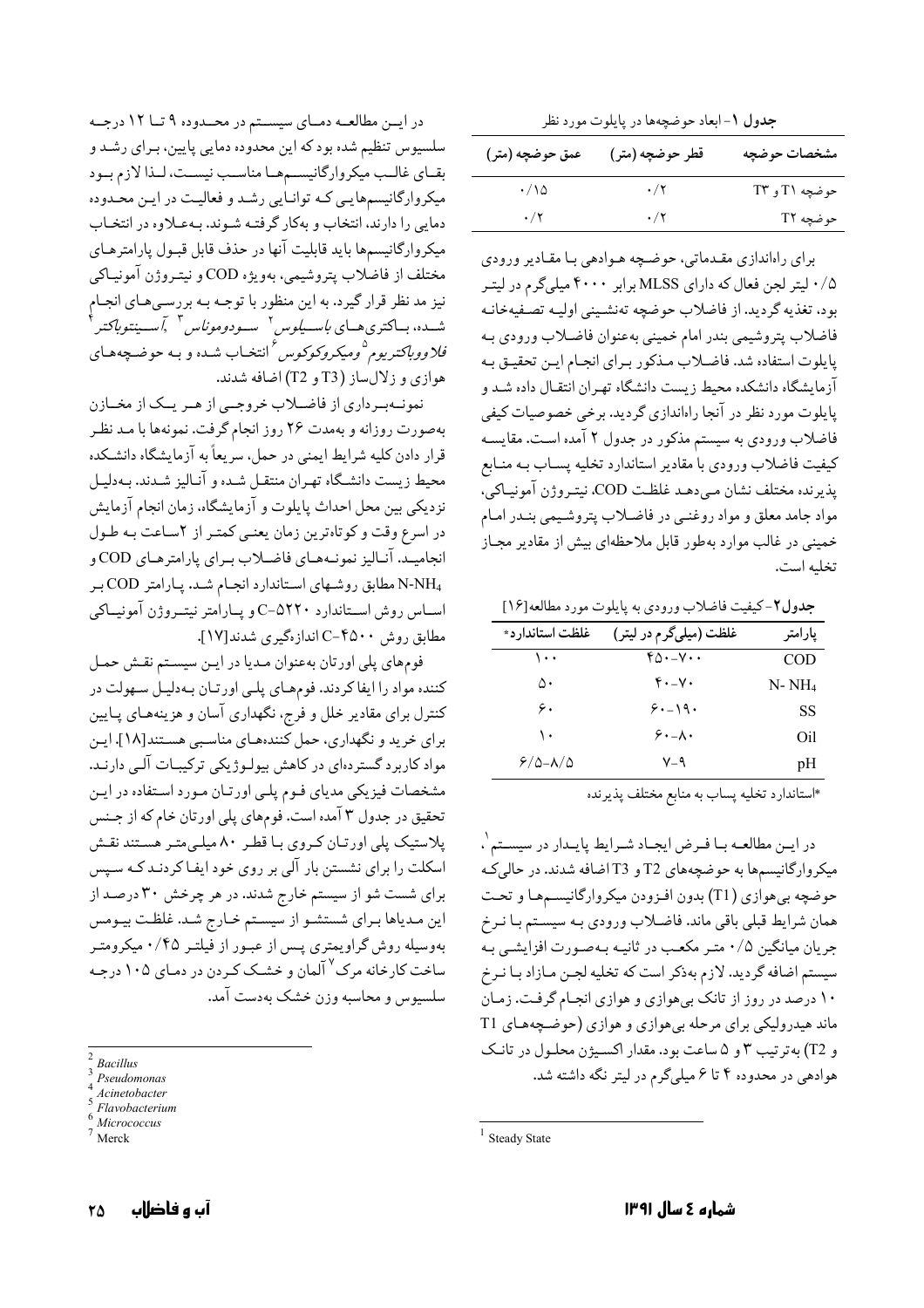جدول٣- مشخصات مدياي فوم يلي اورتان مصرفي

| مقدار                                                          | پارامتر                          |
|----------------------------------------------------------------|----------------------------------|
| $\lambda_0 \cdot -\Delta \cdots \mu_m$                         | انداز ہ                          |
| $\cdot$ /9 - $\cdot$ / $\cdot$                                 | چگالي مخصوص                      |
| $\mathbf{Y} \times \mathbf{V} \cdot \mathrm{m}^2/\mathrm{m}^3$ | سطح مخصوص                        |
| $\Delta \leq pH \leq \Delta$                                   | مقاومت در برابر اسیدیته و قلیایت |

## ۳- نتايج و بحث

نتايج اندازهگيري غلظتهاي COD و نيتروژن آمونياكي در فاضلاب

ورودي به سيستم در جدول ۴ ارائه شده است. نتـايج ارائـه شـده در جدول ۴ نشان می دهد غلظت COD در فاضلاب ورودی در فاصله زمانی مورد مطالعه (۲۶ روز) در محدوده ۳۰۰ تا ۵۷۰ میلیگرم در ليتر و غلظت N-NH4 در فاضلاب ورودي در محدوده ۳۵ تــا ۵۳ میلـیگـرم در لیتـر قـرار دارد. همچنـین نتـایج انـدازهگیـری غلظـت یارامترهای مذکور در فاضلاب خروجی از حوضچههای ۲ و ۳ به تر تیب در شکلهای ۳ و ۴ نشان داده شده است.

جدول ۴- مقادیر غلظتهای COD و N-NH در فاضلاب ورودی به س

| $\mathcal{N}$ $\mathcal{N}$ $\mathcal{N}$ $\mathcal{N}$ |                      |                  |    |    |  |                   |                         |                  |         |    | زمان (روز)                          |
|---------------------------------------------------------|----------------------|------------------|----|----|--|-------------------|-------------------------|------------------|---------|----|-------------------------------------|
|                                                         |                      |                  |    |    |  |                   |                         |                  |         |    | COD (میل <sub>ی</sub> گرم در لیتر)  |
| $\mathfrak{e}$ .                                        | <b>MA</b>            | $\mathfrak{r}$ . |    |    |  |                   | 61 TV 6. 65 FB 69 FV FV |                  | ∆∙      | ۴۵ | N-NH <sub>4</sub> (میلیگرم در لیتر) |
| 7 <i>6</i> 70                                           |                      | $YY$ $YY$        |    |    |  | YY YI Y• I9 IA IV |                         | $\sqrt{2}$       | - 10    |    | زمان (روز)                          |
| $\Delta$ ۳۰                                             | $\Delta \cdot \cdot$ | ∆۳۰              |    |    |  |                   |                         | ۳۵۰              | ۳۵۰ ۴۴۰ |    | COD (میل <sub>ی</sub> گرم در لیتر)  |
| ۴۰.                                                     | ٣V                   | ۳۵               | ٣Y | ٣٧ |  | f. FX ar ar a.    |                         | $\mathfrak{e}$ . | ۳۸      | ۳۸ | (میلیگرم در لیتر) N-NH <sub>4</sub> |





از تفسیر نتایج حاصل از خروجی حوضچههای ۱و۲ میتوان به این نتیجه رسید که کارایی حوضچههای ۱ و ۲ در حـذف COD بـه یکدیگر نزدیک هستند(شکل ۳ و ۴). در عین حال کارایی حوضیچه شماره ۱ اندکی بیشتر از حوضچه شماره ۲ بود. بـه ایـن صـورت کـه میـانگین کـارایی حـذف بـرای ایـن پـارامتر در حوضـچه شـماره ۱، ١٢۶/١ ميلي گرم در ليتر و براي حوضچه شماره ٢ ، ١١٥/۶۵ میلم گرم در لیتر به دست آمد. اما در خصوص حذف N-NH4 میانگین حذف در حوضچه شماره ۱، ۲۶/۸ میلیگرم در لیتر و برای حوضچه شماره ۲، ۱۹/۷ میلی گرم در لیتر بهدست آمد. به عبارت دیگر میزان حذف N-NH4 در حوضچه T1 حدود یک چهارم بـیش از T2 بود. نتايج نشـان مـى دهـد كـه كيفيـت فاضـلاب خروجـى از مرحله لجن فعال، بيش از حد مجاز استانداردهاي تخليـه فاضـلاب

زمان (روز)

شکل ۴-نتایج حاصل از خروجی از حوضچه شماره ۲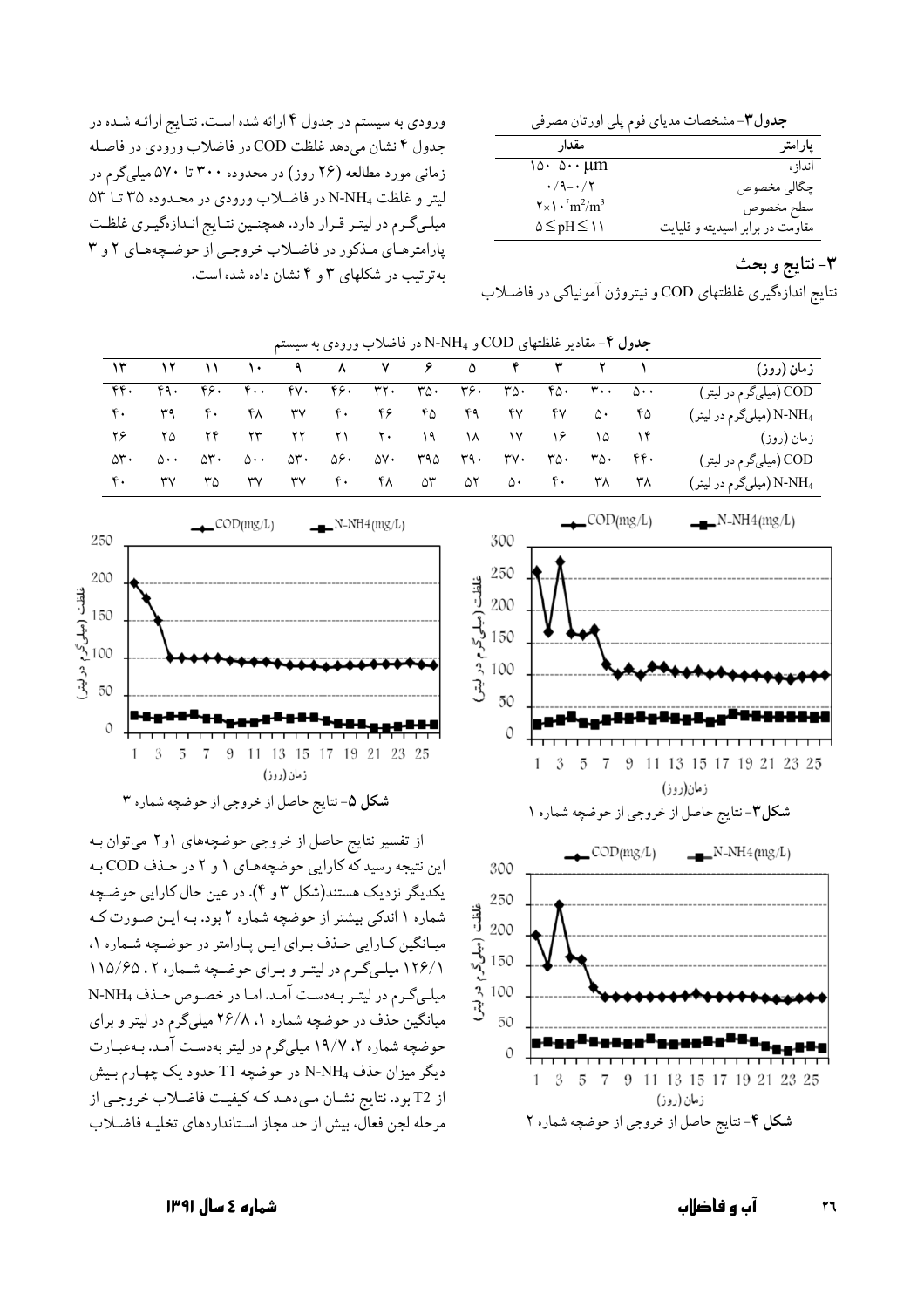است و يا بـهعبـارت ديگـر تكنولـوژي لجـن فعـال در ايـن مطالعـه به تنهایی برای تصفیه فاضلاب پتروشیمی در دمای پایین تر از ١٢ درجه سلسيوس داراي راندمان قابل قبول نبود.

در حوضچه شماره ٣که از مدياى فوم پلي اورتان بهعنوان حمل كننده مواد استفاده شد، ميانگين غلظت COD در فاضلاب خروجي به ۱۰۰/۵ میلهگرم در لیتر و برای نیتروژن آمونیاکی به ۱۱ میلیگرم در لیتر کاهش یافت (شکل ۵). میـانگین رانـدمان حـذف COD و N-NH<sub>4</sub> در حوضچه حـاوي بيـوفيلم، نسـبت بـه حوضـچه شماره ٢ به ترتيب برابر ١٣/٥٣ و ٣٣/٩۶ درصد و نسبت به فاضلاب ورودي به سيستم بهترتيب ٧٧ و ٧٣/٣٣ درصد بود.

در مطالعـهاي كــه شــكراله زاده و همكــاران در ســال ٢٠٠٨ در ایران بر روی فاضلاب پتروشیمی بندر آبادان و با استفاده از روش لجن فعال انجام دادهانـد، غلظـت COD ورودي بـه سيسـتم بـهطـور میانگین ۴۸۰ میلیگرم در لیتر بـوده اسـت کـه تصـفیه فاضـلاب در دمای بالای ۴۶ درجه سلسیوس با بازدهی ۸۹ درصد برای COD صورت گرفته است [۲].

در مطالعهای دیگر کـه توسـط جینگبـو و همکـاران در سـال ۲۰۰۸ صورت پذیرفته است، از فراینـد لجـن فعـال بـراي حـذف و تصفيه فاضلاب پتروشيمي استفاده گرديده است. آنها سيسـتم لجـن فعال که از دو حوضچه هوازی و بـیهـوازی<sup>۲</sup> تشـکیل شـده اسـت را راهاندازي و در مرحلـه بعـد از فـومهـاي پلـي اورتـان در حوضـچه هوازي براي بـالابردن رانـدمان سيسـتم اسـتفاده نمـودهانـد. آنهـا در تحقیق خود COD را با راندمان میانگین ۷۷ درصد تصفیه کردهانـد. در آن مطالعه نسبت به مطالعه حاضر راندمان سیسـتم بـا هـم دیگـر برابري مي كند كه با توجه به پايين بودن دما در اين تحقيق، رانـدمان بهدست آمده بسيار حائز اهميت است.

در مطالعهاي ديگر از فرايند لجن فعـال بـراي تصـفيه فاضـلاب پتروشیمی در دمای ۲۷ تا ۳۲ درجه سلسیوس استفاده شده است. در مطالعه مذکور از دو سیستم لجن فعال و سیستم هـوادهی تماسـی بهصورت موازي استفاده نمودهاند. در ايـن تحقيـق ميـانگين غلظـت برای COD در سیستم لجن فعال برابر ۷۰ میلیگرم در لیتر و برای سیستم هوادهی برابر ۷۹ میلیگرم در لیتر بهدست آمده است[۱۵]. لیکن نتایج بـهدسـت آمـده در مطالعـات مـذکور را نمـیتوان بـرای دماهای پایین نیز تعمیم داد.

مقايسه غلظت يارامترهاي مورد بررسي در فاضلاب خروجي از حوضچههـاى مختلـف در ايـن مطالعـه نشـان مـىدهـد كـه سيسـتم حوضچه زلالساز همراه با مدیای رشد چسـبنده، نسـبت بـه سیسـتم متعارف لجن فعال، عملكرد بهتـري را در شـرايط مطالعـه يعنـي در

دمبای پبایین داشته و بیرای فاضلاب پتروشیمی مورد بررسبی، راندمان حذف بالاترى را نشان داده است. محيطى كـه در حوضچه شماره ۳ با حضور مدیای پلی اورتان ایجاد گردید، شرایط بسیار مطلوبی برای رشد و تکثیر باکتریها، بـهخصـوص بـاکتریهـایی کـه قابلیت تکثیر بهصورت رشد چسبنده را دارند، فراهم نمود. ایـن امـر در غلظت پارامترهـا در خروجـي حوضـچه شـماره ٣ در هـر بخـش مشاهده شد. همچنین حوضچه شماره ۳ در مقایسه با حوضچه شماره ۲ که دارای غلظت بیومس و زمان ماند سلولی بالا بود، از غلظت پایینتر و زمان ماند سلولی کمتری برخوردار بود.

نتسايج آنساليز غلظــت MLSS در فاضــــلاب خروجــــي از حوضچههای مختلف مشخص ساخت کـه در حضـور بـاکترىهـاى مورد استفاده در اين مطالعه، فعاليت حوضچه لجن فعـال در مقايسـه با حوضچه بی هوازی افزایش یافت. مقدار MLSS در حوضچه T1 از ۱۱۰۰ به ۷۰۰ در حوضچه شماره ۲ رسید. در خصوص حذف نيتروژن آمونياكي، حوضچه T2 با ميانگين خروجي ١٩/٧ ميليگرم در لیتر، عملکرد بهتری را نسبت به حوضچه T1 با میانگین خروجـی ۲۶/۸ میلیگرم در لیتر نشان داد. در این مورد نیـز حوضـچه شـماره ۴ با میانگین خروجی ۱۱ میلیگرم در لیتر بهترین عملکرد را دارا بود. جدول ۵ درصد راندمان حذف در تمامي حوضچهها و همچنـين در کل سیستم را نشان میدهد.

جدول ۵- راندمان حذف سیستم برای حوضچههای مختلف (درصد)

| کل    | حوضجه    | حوضچه    | حوضچه    |              |
|-------|----------|----------|----------|--------------|
| سيستم | شمار ه ۳ | شمار ه ۲ | شمار ه ۱ |              |
| ۷٧    |          |          | ٧.       | $COD$ (mg/L) |
| v۴    | ۴۳       | ۲۶       | ٣٧       | $NH_4-N$     |

دلیل انتخاب ۲۶ روز برای مرحلـه راهانـدازی <sup>۳</sup>ایــن بـود کـه تـا انتهای روز بیستم، مقادیر خروجی کمّیتهای COD و N-NH<sub>4</sub> در هـر دو حوضچه شماره ۱و ۲ بالاتر از حدود مجـاز اسـتانداردها بودنـد و بعد از آن شروع به کاهش کردند. اما در حوضچه شـماره ۳ در پايـان روز هشتم، مقادیر کمّیتها به کمتر از حد مجاز رسید. ایـن امـر نشـان دهنده اين است كـه در مـورد فاضـلاب پتروشـيمي، فراينـد رشـد چسبنده (حوضچه شـماره ۳) داراي توانـايي بيشـتري بـراي كـاهش زمان وفق پيداكردن سيستم با نوع فاضلاب است.

بهطور كلي نتايج اين تحقيق نشان داد تلفيق فرايند لجن فعال و استفاده از بیوفیلم میتوانـد موجـب حـذف مـؤثر COD و نیتـروژن آمونیاکی از پساب صنایع پتروشیمی، حتی در دماهای پایین گردد. ۴- نتيجهگيري تصفيه پساب صنايع پتروشيمي با توجه به وجـود تركيبـات مختلـف

 $\frac{1}{2}$  Jingbo et al.<br>  $\frac{1}{2}$  Oxic/Anoxic

 $3$  Start-up